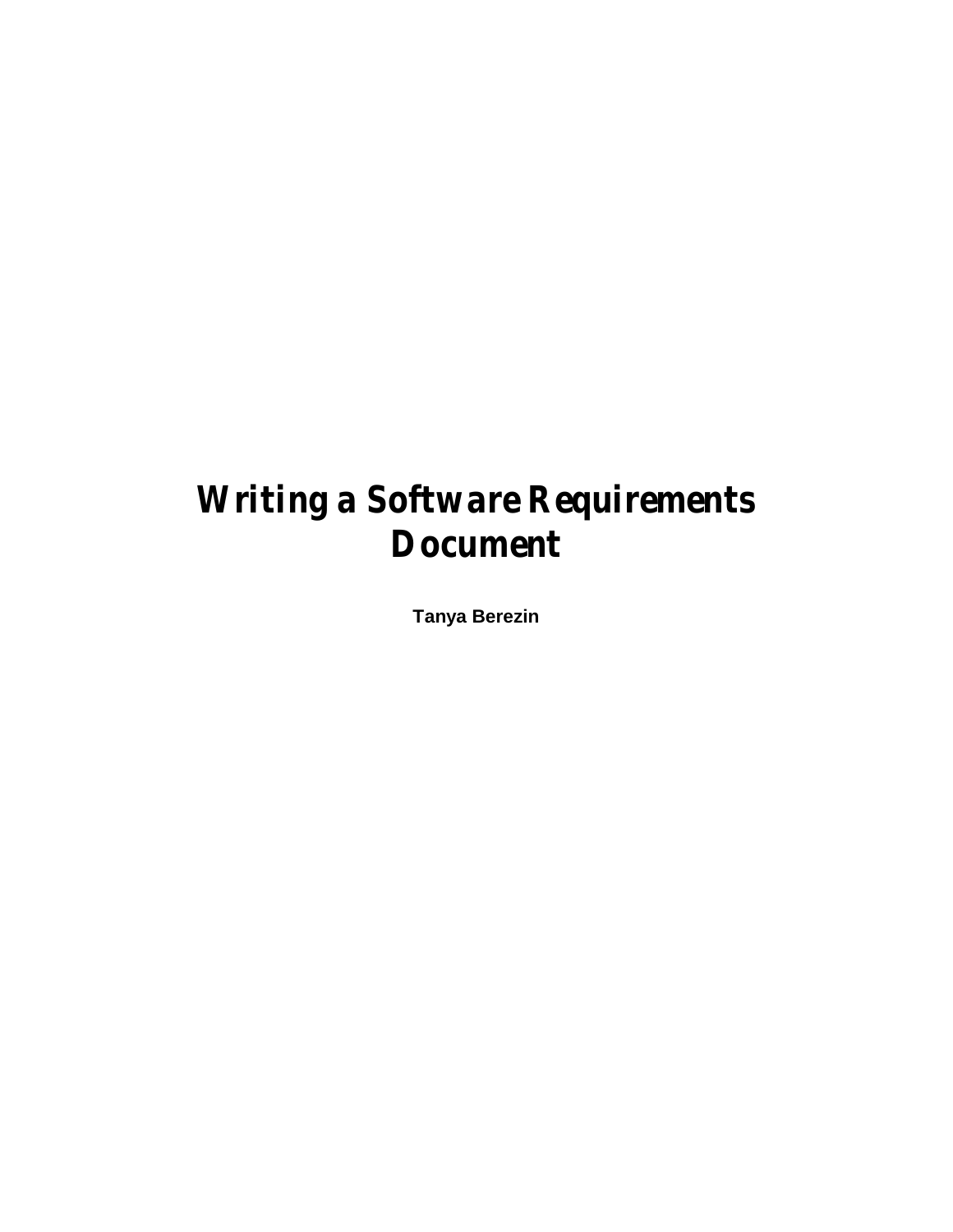## *Table of Contents*

| <b>SHOULD YOU READ THIS PAPER?</b>                                                           | 3  |
|----------------------------------------------------------------------------------------------|----|
| <b>WHAT IS A REQUIREMENTS DOCUMENT?</b>                                                      | 3  |
| WHY BOTHER WITH A REQUIREMENTS DOCUMENT?                                                     | 4  |
| <b>DO I HAVE TO WRITE A REQUIREMENTS DOCUMENT?</b>                                           | 5  |
| WHO USES THE REQUIREMENTS DOCUMENT AND WHY?                                                  | 5  |
| <b>GENERAL PRINCIPLES IN WRITING A REQUIREMENTS DOCUMENT</b>                                 | 6  |
| <b>SECTIONS OF A REQUIREMENTS DOCUMENT</b>                                                   | 9  |
| <b>PART I-APPLICATION OVERVIEW</b>                                                           | 10 |
| <b>PART II - FUNCTIONAL REQUIREMENTS</b>                                                     | 12 |
| <b>PART III - APPENDICES</b>                                                                 | 15 |
| WHO NEEDS WHAT? SUMMARY OF PURPOSE AND USAGE OF THE SECTIONS<br>OF THE REQUIREMENTS DOCUMENT | 17 |
| HOW TO GET OTHERS TO READ THE REQUIREMENTS DOCUMENT?                                         | 18 |
| <b>REFLECTING CHANGES IN REQUIREMENTS</b>                                                    | 19 |
| <b>DOCUMENTING REQUESTS FOR ENHANCEMENTS</b>                                                 | 20 |
| <b>TRACING REQUIREMENTS</b>                                                                  | 21 |
| <b>CONCLUSION AND FURTHER READING</b>                                                        | 21 |
| <b>AUTHOR BIOGRAPHY</b>                                                                      | 22 |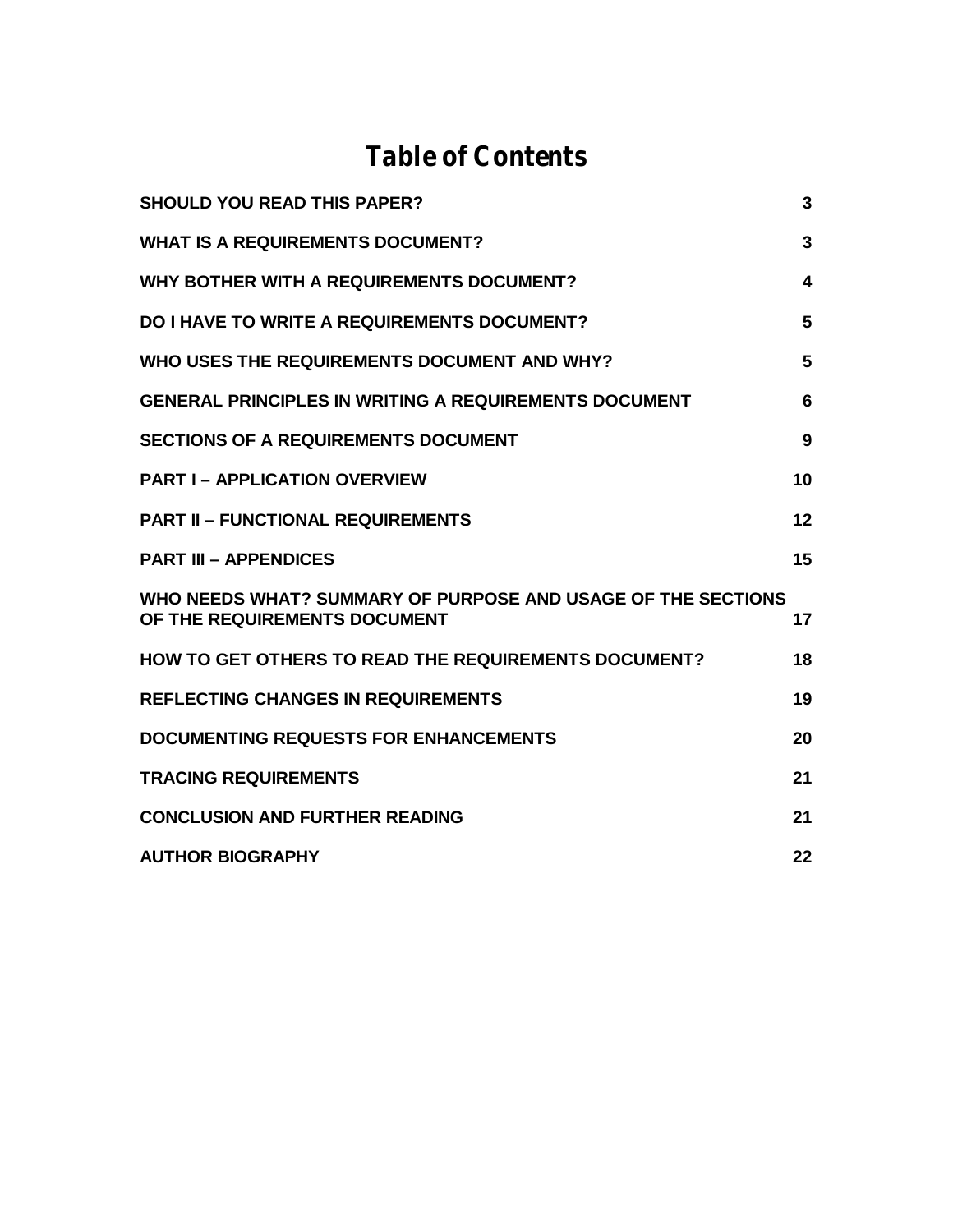## **Should You Read This Paper?**

This paper discusses the purpose and contents of a requirements document for a business application. It is an introduction to the subject and will be most helpful to you if any of the following applies to you:

- you are responsible for collecting requirements for a business application
- you are leading a business application development project
- you are not sure what a requirements document ought to look like or even if you need one
- you are not sure what to do with a requirements document even if one miraculously appeared on your desk tomorrow

This paper will help you write a professional requirements document. Once you feel you understand what a requirements document is, I urge you to start reading more advanced material; some of the books are listed at the end of this paper.

If you are an experienced requirements analyst and/or project manager you may want to skim this paper to see if you can add any of the information here to your own "bag or tricks". You also may want to review the bibliography at the end of the paper to see if you have missed any of the great books listed there.

## **What Is a Requirements Document?**

The software requirements document is a written statement of what the software will do. This seems quite a dull statement but it is worth examining a bit closer.

#### Ë **Requirements document states** *what* **the software will do. It does not state** *how* **the software will do it.**

*What* the software does is directly perceived by its users – either human users or other software systems. When a user performs some action, the software responds in a particular way; when an external system submits a request of a certain form, it gets a particular response. Therefore you and the users must agree on actions they can perform and response they should expect. This common understanding is captured in the requirements document.

*How* the software responds to the agreed upon request is *not* addressed in the requirements document. For example, the requirements document does not include screen layouts, database schemas, descriptions of communication layers – in short, no statements of design of any sort. For example, it is a requirement for a word processing application to be able to open an existing file. It is a design issue whether to build a customized file selection tool or use a platformstandard file selection tool.

This is not to say you won't seek users' input on some of the design, most especially on user interface design, but it is very important to recognize and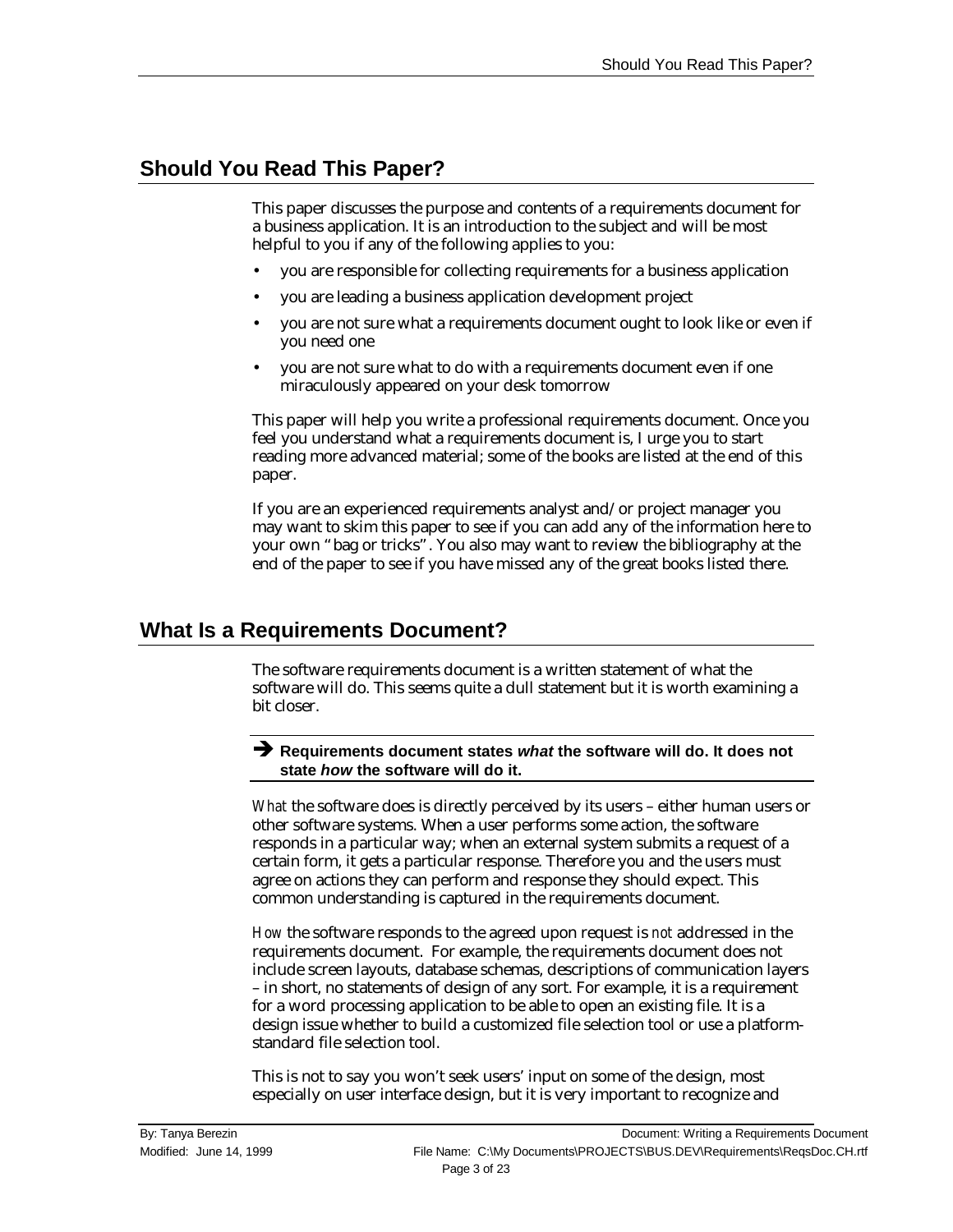respect the boundary between the statement of requirements and how requirements are implemented. Design is the responsibility of the development team they should be free to choose the most appropriate way to satisfy all aspects of the requirements – features, performance, usability, etc. Usually the most appropriate way is the most simple way but sometimes other considerations may affect design decisions – such as opportunities for design or code reuse, for example.

#### $\rightarrow$  Requirements document is a *written* statement.

The requirements document is not a collection of notes and Post-It's, e-mail discussions, or accumulated knowledge in someone's head. They all are useful as supporting information but they cannot be distributed easily for review or verified.

You can give a written statement to other people to read and discuss. The document can serve as the basis for an agreement between you and your customers and it can be used by the developers and testers to implement the application and verify that it meets the original agreement. There are many great things you can do with a written statement.

## **Why Bother with a Requirements Document?**

The answer is (or ought to be) pretty obvious: if you haven't written down what the application is supposed to do, how will you know what to develop and how will you manage your customers' expectations?

Obvious though the need may seem, you often will have to preach the gospel of requirements documentation far and wide in your organization unless your company already follows mature development practices. Even if your IS organization does not need convincing, your customers (either internal or external) may wonder if you are wasting their time and money writing a requirements document when you really should be coding!

#### Ë **The main purpose of a requirements document is to serve as an agreement between the developers and the customers on what the application will do.**

In many cases this agreement is enforced via a legally binding contract. Even if this is not the case for your application, I strongly recommend you view the requirements document as a contract between you and your customers. Moreover, you should strive to instill the same attitude among your customers. If everyone treats the requirements document as a software development contract, all parties are more likely to have common expectations for the application – a very necessary thing for your project to succeed.

The requirements document brings the following additional benefits:

- the customers can see early on if their needs will be met
- the developers can estimate the effort involved in creating the application
- the development project leader has a basis for a project plan
- the quality assurance people have a basis for testing the application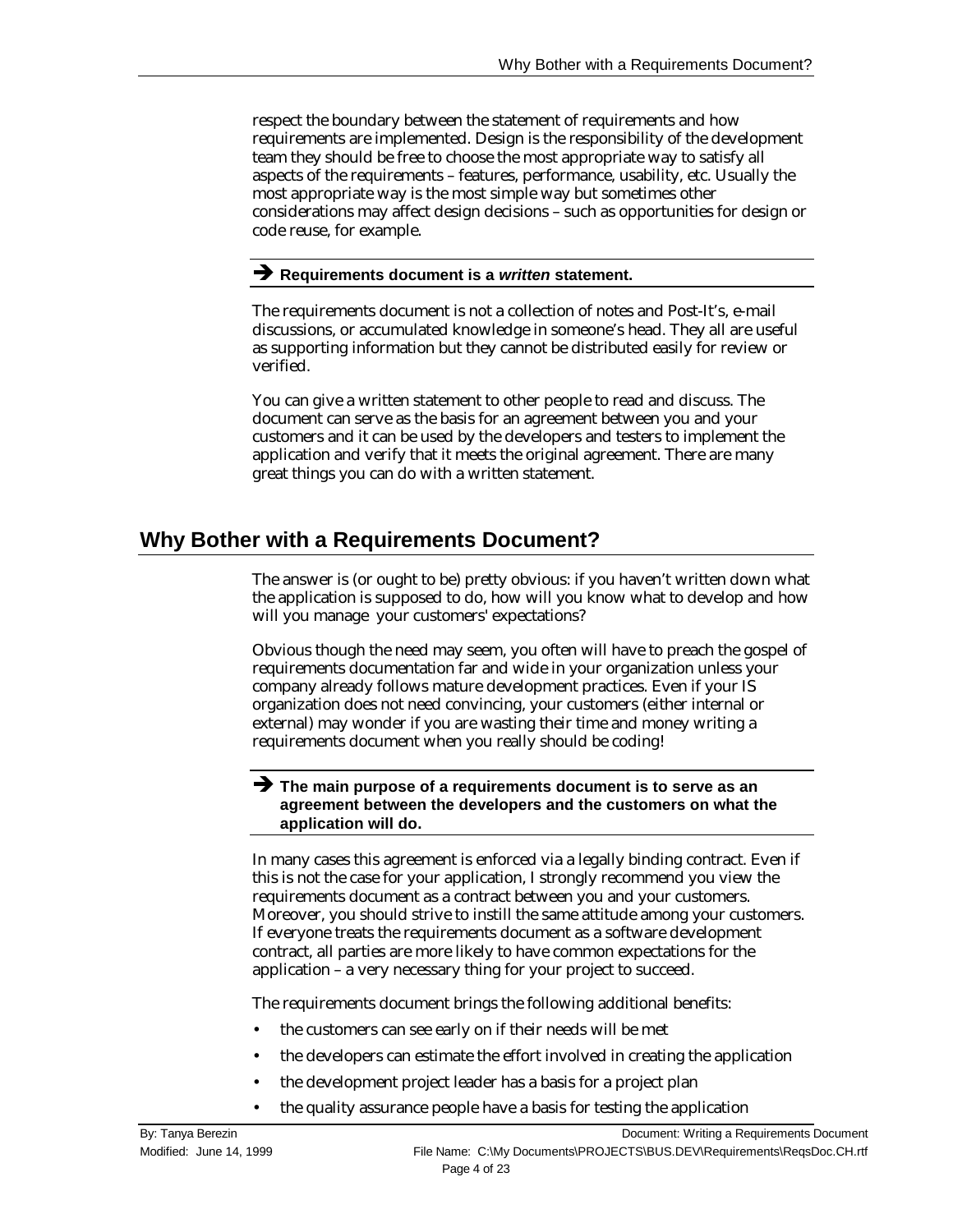## **Do I Have to Write a Requirements Document?**

In case the previous section did not quite convince you that you need a requirements document for your next application, this section offers a simple test that will tell you if you must write a requirements document or you can "wing it".

It is true that in some cases you can get away with not having a formal requirements document: if your application is small enough to be developed by a single person and the user population is also very small (a few people or a single workgroup). When this is the case, it is possible to achieve a common understanding of what the application will do without committing the knowledge to paper. In all other cases you really need a written requirements document.

- $\rightarrow$  You must have a requirements document if any of the following is true **for your application:**
	- **it will take more than about a calendar month from conceiving the project to putting in into production**
	- **more than one person will work on the application**
	- **more than one workgroup will use it**

## **Who Uses the Requirements Document and Why?**

There are many distinct roles in each software development project. While the same person often plays more than one role on a given project, it is most useful to consider how every role on the project uses the requirements document.

Below I list the project roles and the reasons for each role to use the requirements document. Remember that each of these roles uses the document in a different way; indeed some may use only some parts of the document. When we discuss the structure of the requirements document in later sections I will point out which roles primarily use each section of the document.

| Role in a Software Development<br><b>Project</b> | <b>Reason for Using the Requirements</b><br><b>Document</b>                                                                            |  |
|--------------------------------------------------|----------------------------------------------------------------------------------------------------------------------------------------|--|
| Development Project Leader                       | Scope the project; divide the project in<br>phases                                                                                     |  |
|                                                  | Obtain agreements from the business<br>expert, project sponsor, and the<br>development manager on the scope<br>and schedule for phases |  |
|                                                  | Track development progress                                                                                                             |  |
| <b>Requirements Analyst</b>                      | Elicit and document business<br>requirements                                                                                           |  |
|                                                  | Test the application against the<br>requirements                                                                                       |  |

By: Tanya Berezin Document: Writing a Requirements Document Modified: June 14, 1999 **File Name: C:\My Documents\PROJECTS\BUS.DEV\Requirements\ReqsDoc.CH.rtf** Page 5 of 23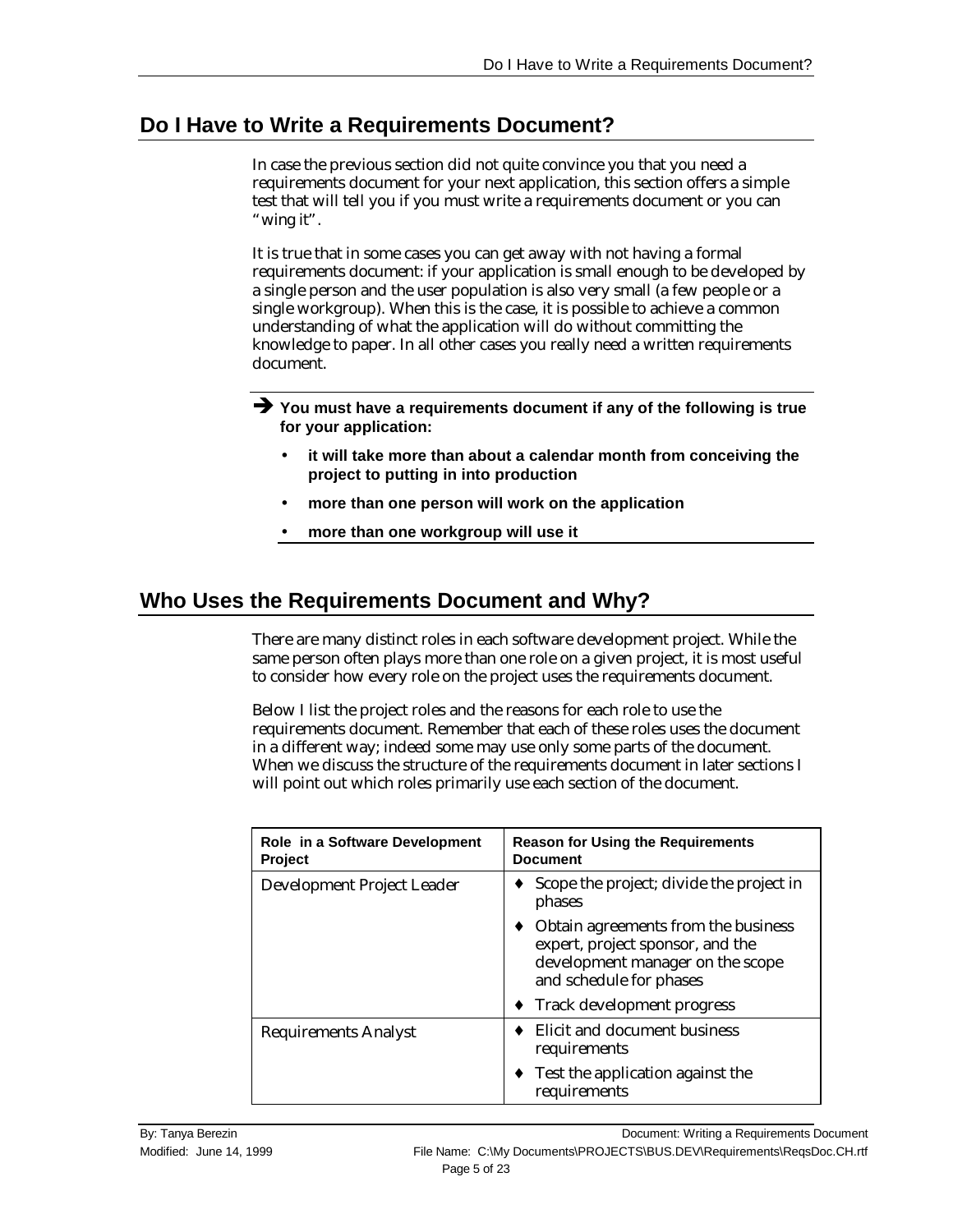| <b>Development Team Member</b>                                                                       | Design and code the application                                                           |
|------------------------------------------------------------------------------------------------------|-------------------------------------------------------------------------------------------|
| QA Specialist                                                                                        | Verify that application conforms to<br>requirements                                       |
| <b>User Documentation Specialist</b>                                                                 | Produce user documentation                                                                |
| <b>Legacy Support Specialist</b>                                                                     | Support legacy integration needs of the<br>project                                        |
| Maintenance Team Member                                                                              | Learn the application to take over the<br>production support from the<br>development team |
|                                                                                                      | Support users in production                                                               |
| Development Manager ( <i>i.e.</i> , the<br>person to whom the development<br>project leader reports) | Understand planned phases and<br>coordinate with the development of<br>other applications |
|                                                                                                      | Track development progress                                                                |
| <b>Project Sponsor</b>                                                                               | Provide the motivation for the project                                                    |
|                                                                                                      | Sign off on the planned phases and<br>their scope                                         |
| <b>Business Expert (often</b><br>designated by the project                                           | $\bullet$ Confirm that the requirements reflect<br>the business needs                     |
| sponsor)                                                                                             | Sign off on the planned phases and<br>their scope                                         |

## **General Principles in Writing a Requirements Document**

The previous three sections have given you the motivation to produce a requirements document: you know what purpose it serves, what benefits it offers, when you absolutely must have one. You found some users for it so you know it won't gather dust on a shelf.

Next we will consider what a requirements document looks like but before we dive into details I will introduce some general ideas that you should have in mind while working on a requirements document.

#### **Avoid Unnecessary Work**

First I'd like to state an idea I call the Least Work Principle:

#### $\rightarrow$  Do not do any work that costs you more than it is worth to you.

This principle is very general and it requires conscious interpretation in every work situation to be useful. For example, I always clear my desk before I leave office for the day because seeing a desk piled high with papers first thing in the morning ruins my mood for the rest of the day. For me the Least Work Principle in this situation dictates to put stuff away at the end of a day. Most people tolerate a messy desk just fine (in other words, a tidy desk is worth nothing to them) so quite correctly they do not spend any time cleaning it. They may not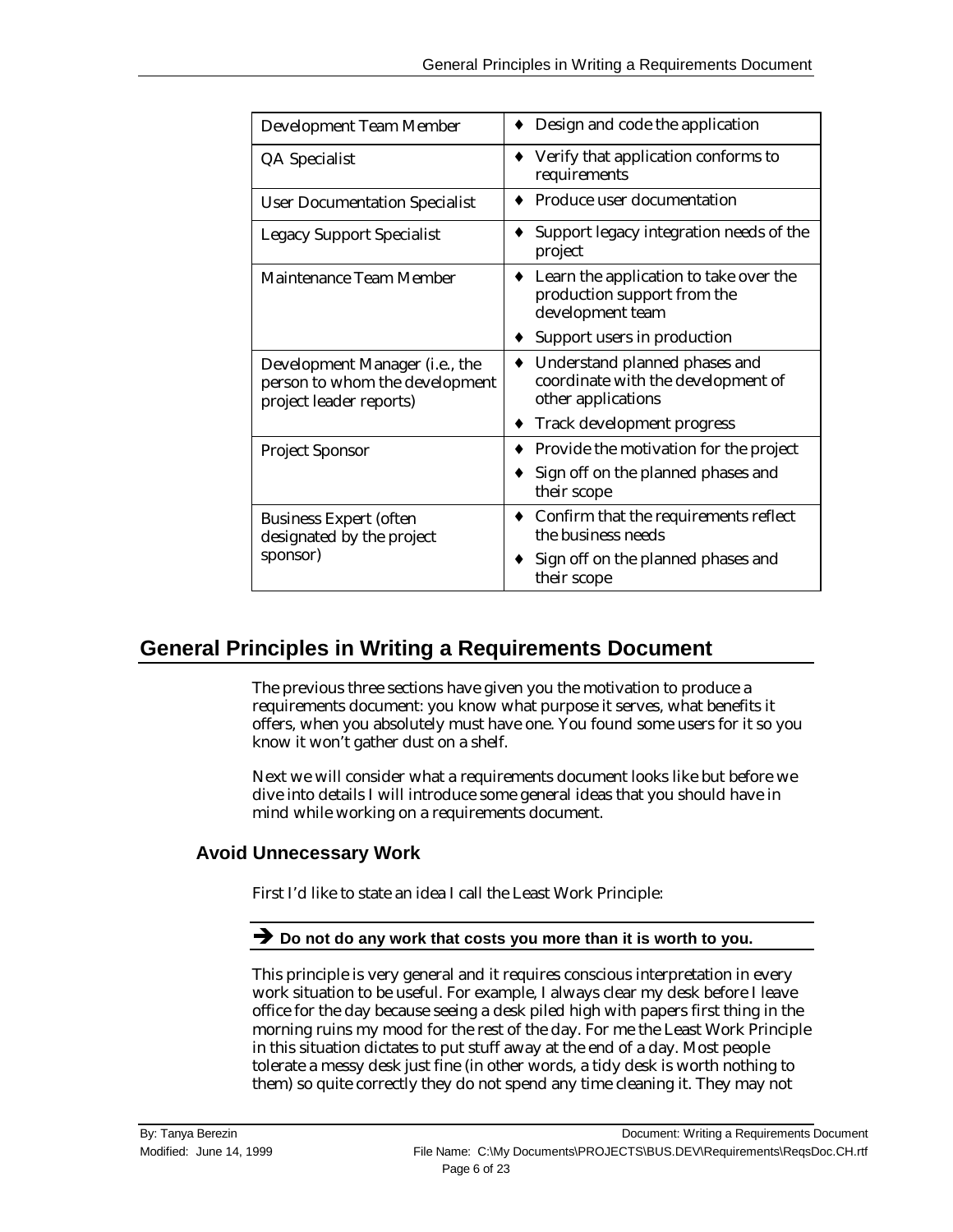even know it but they apply the Least Work Principle when they leave their desk messy.

This is how the Least Work Principle applies to writing requirements documents.

 $\rightarrow$  Tailor the structure and the level of detail in your requirements **document to the nature of the application.**

You need a detailed document for:

- large application (many interfaces, screens, lots of features)
- application with many users or many user workgroups
- application that is critical to the business (e.g., online banking, or a reservation system for an airline)

If none of the above is true for your application you need a brief requirements document.

By consciously adhering to this principle you will be preserving not only your own sanity but also the sanity of everyone who uses the document.

#### **Use Iterations**

Iterative approach to writing software is widely accepted but it applies to writing the requirements document just as well. Here is how it works:

- In the beginning of the project, set out the structure of the requirements document. At this point the document will have little more than section headings, but that's useful since it gives structure to your work.
- Start filling in the objectives section right away; discussion below shows why this should be your first step
- As you talk to users and learn more requirements, capture them in the appropriate sections; make sure that the business process and user role sections get filled in early on
- Keep going!

Since you approach your work in iterations, you always have a version of the entire requirements document. You can talk about your project to anyone at any time and be able to disseminate information and collect information a lot more efficiently. Also, you always know where the holes are and what to do next.

#### **Verify Information**

When you are collecting requirements it is very important to verify all of the facts by interviewing customers with differing points of view – users and management; users in different parts of the organization; etc. This does not mean you should not believe your sources. But you always need to remember that different people in the same position and especially people in different positions have a different view of the business needs and business practices as far as your application is concerned.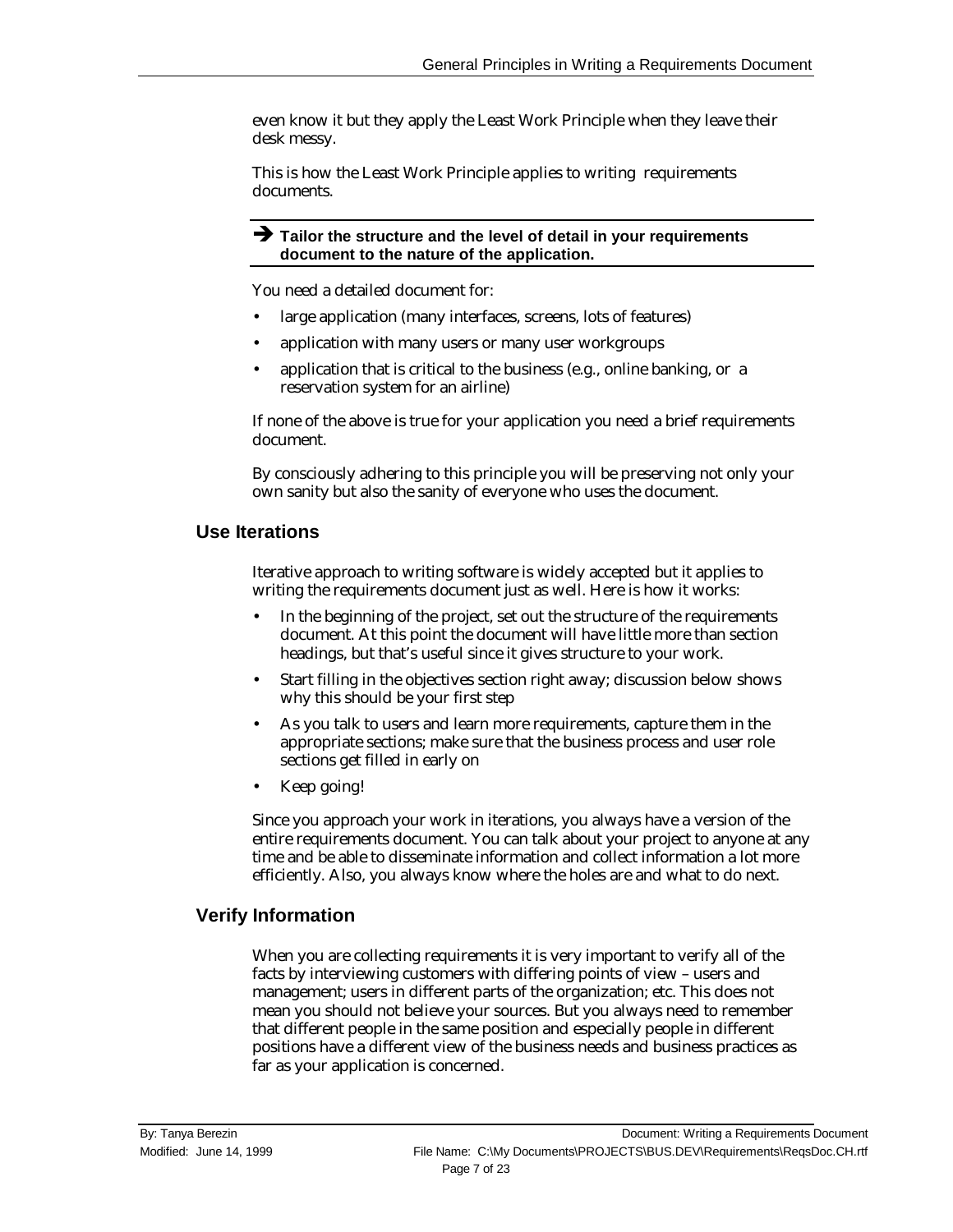If your users are in divisions that use different business practices (as is often the case for companies with offices in different countries), you must get the information from all divisions that will use your application.

#### **Write to Read**

We already said that the main purpose of the requirements document is to serve as a contract between you and your customer about what is to be done. This means you are writing the requirements document to be read and understood by others, not just yourself. You are responsible for making it easy to read and absorb the document.

### $\rightarrow$  Write simply.

I do not presume to teach you how to write technical documents (I am as likely as the next "techie" to write dense documents filled with jargon). I simply list below some of the "tricks of the trade" that generally help in making the document more readable.

- Use short sentences, short paragraphs, bulleted lists anything that will let your readers draw a breath and help them focus.
- Write in the active voice whenever possible. "The system will pass the data set to the telephony application" is much more clear than "the data will be passed to the telephony application".
- Make sure the sections of your document follow each other in a logical order.
- Illustrate your points with charts and tables. I am not advocating pretty graphics for their own sake, but some things are much easier to convey with a picture. Some examples are:
	- ◊ charts to show the hierarchy of user roles
	- ◊ charts to represent workflows
	- ◊ block diagrams to represent external interfaces of your system
- Avoid computer jargon; define the terms you do need to use.
- Include the table of contents and index. The former makes the structure of your document clear and so carries information valuable to the reader. The latter makes it easier to find things. If you have many figures and tables, include a separate table of contents for these.
- Use the spellchecker!

#### $\rightarrow$  Partition the requirements document into several when necessary.

For large and/or complex applications it is often convenient to split the requirements document into two or more documents. For example, if your application interacts with a legacy system, you may want to put the legacy integration requirements into a separate document because they tend to be lengthy, very technical, and are weakly related to the rest of the requirements. If your application requires elaborate security and/or auditing features you may want to pull those requirements into a separate document. User Interface, and external application interfaces are examples of potential separate requirements documents.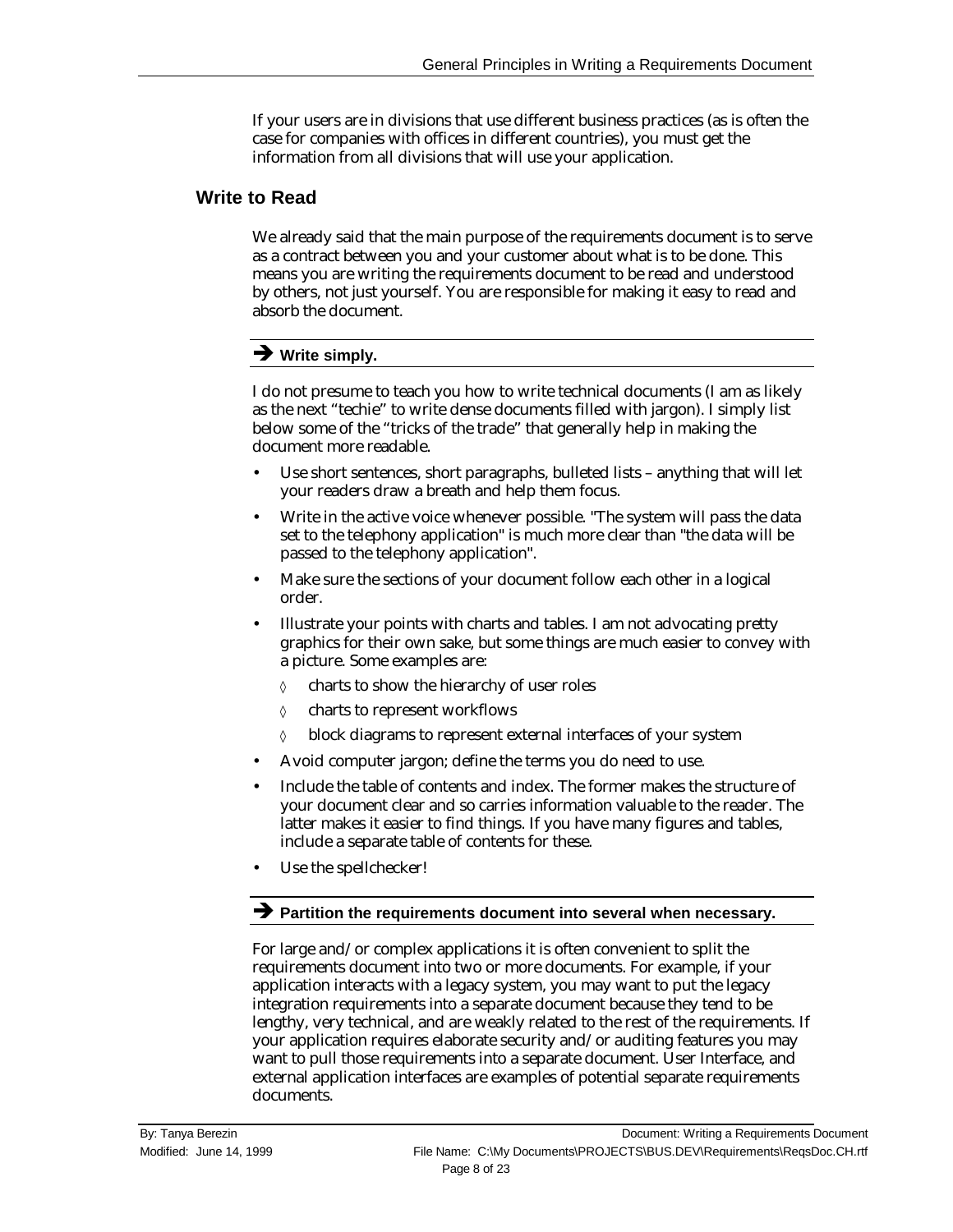## **Sections of a Requirements Document**

This part of the paper describes the purpose of each section of a requirements document and provides some advice on the usage of each section. You may want to expand the list of sections below for your project but it should suffice for the development of most business applications.

Each requirements document consists of at least two parts – an overview and a description of the system's functionality. Often the document includes appendices for material that needs to contain more details than the rest of the document or for material that does not fit anywhere else but still needs to be included. Below I address each of these parts in turn.

In a separate section I include a table that lists which project roles use which section of the requirements document.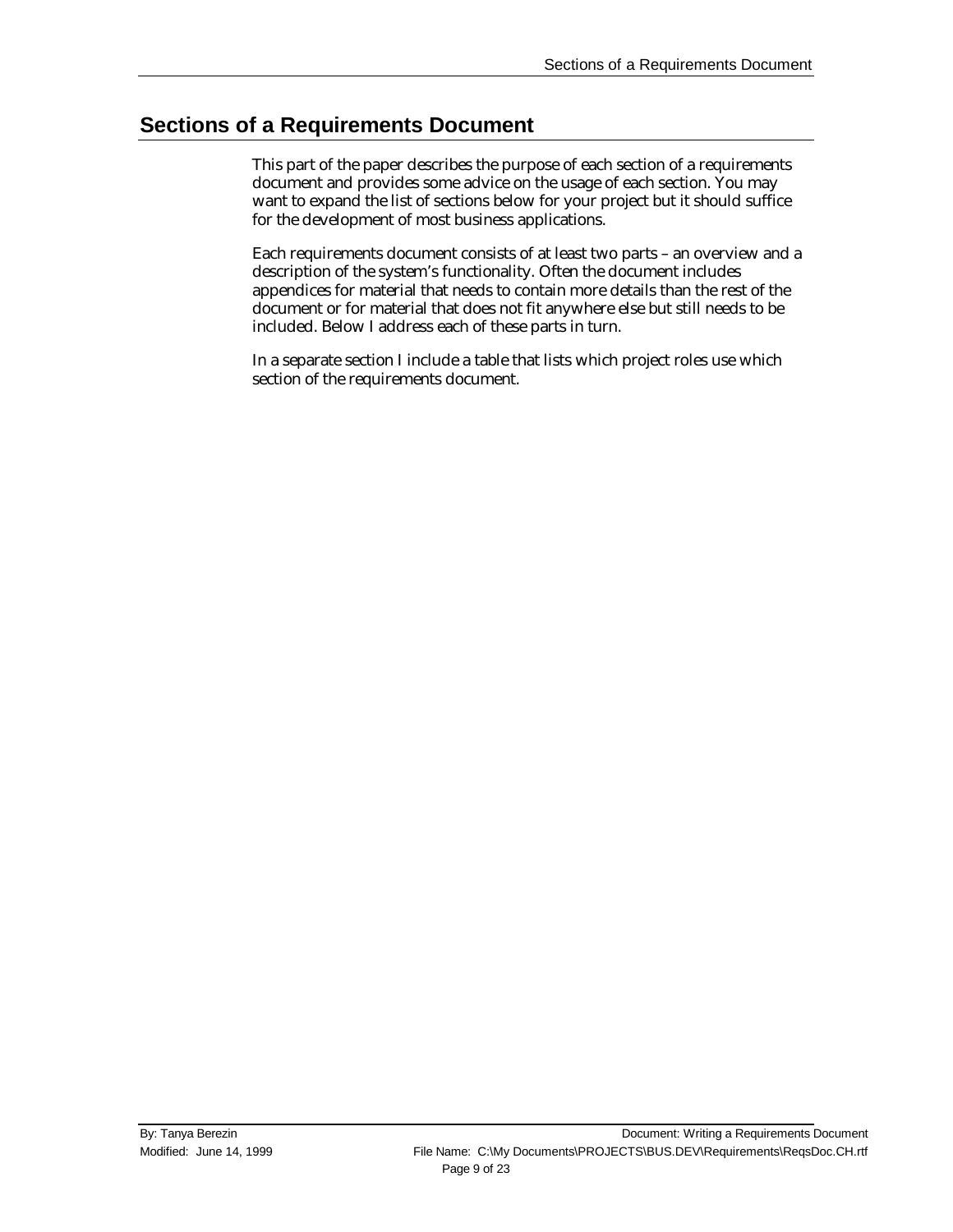## **Part I – Application Overview**

*This part of the requirements document serves to present the "big picture" of the application. Here you lay out the objectives of the application, how it fits into the business process of the company, and how it relates to other software systems. The sections listed below should be included in this part of the requirements document.*

#### **Objectives**

*In this section you state the commonly accepted objectives of the project.*

*You must determine the business objectives of the project early on; without clear objectives your project has little chance to succeed anyway so it does not make sense to move on until the objectives are agreed upon.*

#### **Example 3 First answer the question: Why are we doing this?**

*To elicit the objectives, ask the business expert, the development manager, and the project sponsor the following questions:*

- What business objectives of the company will this project help achieve? Possible objectives might be reducing costs, improving the customer service, simplifying the work flow, replacing obsolete technology, piloting a new technology, and many others. Also, make sure you understand exactly how the proposed project will help accomplish the stated objective.
- Why are we doing this project now? What will happen if we do it later? What if we do not do it at all?
- Who will benefit from this project? Do the people who will benefit from it consider it the most important improvement that can possibly be made at this time? Should we be doing a different project instead?

*Write down everybody's answers and make sure they do not contradict each other. If they do, keep working on defining the objectives in such a way that all stakeholders agree on them.*

*It is your responsibility to make sure everyone understands the objectives and remembers them. Use every opportunity to keep this information in front of all parties – include it in any communication you have with anyone about the application.*

*Most importantly, you yourself must be aware of the objectives at all times and you must be sure all major requirements are directly related to meeting one or more of the objectives. If you find yourself under pressure to accept requirements not related to the project's objectives, you must re-verify the objectives with the project sponsor, the business expert, and the development manager.*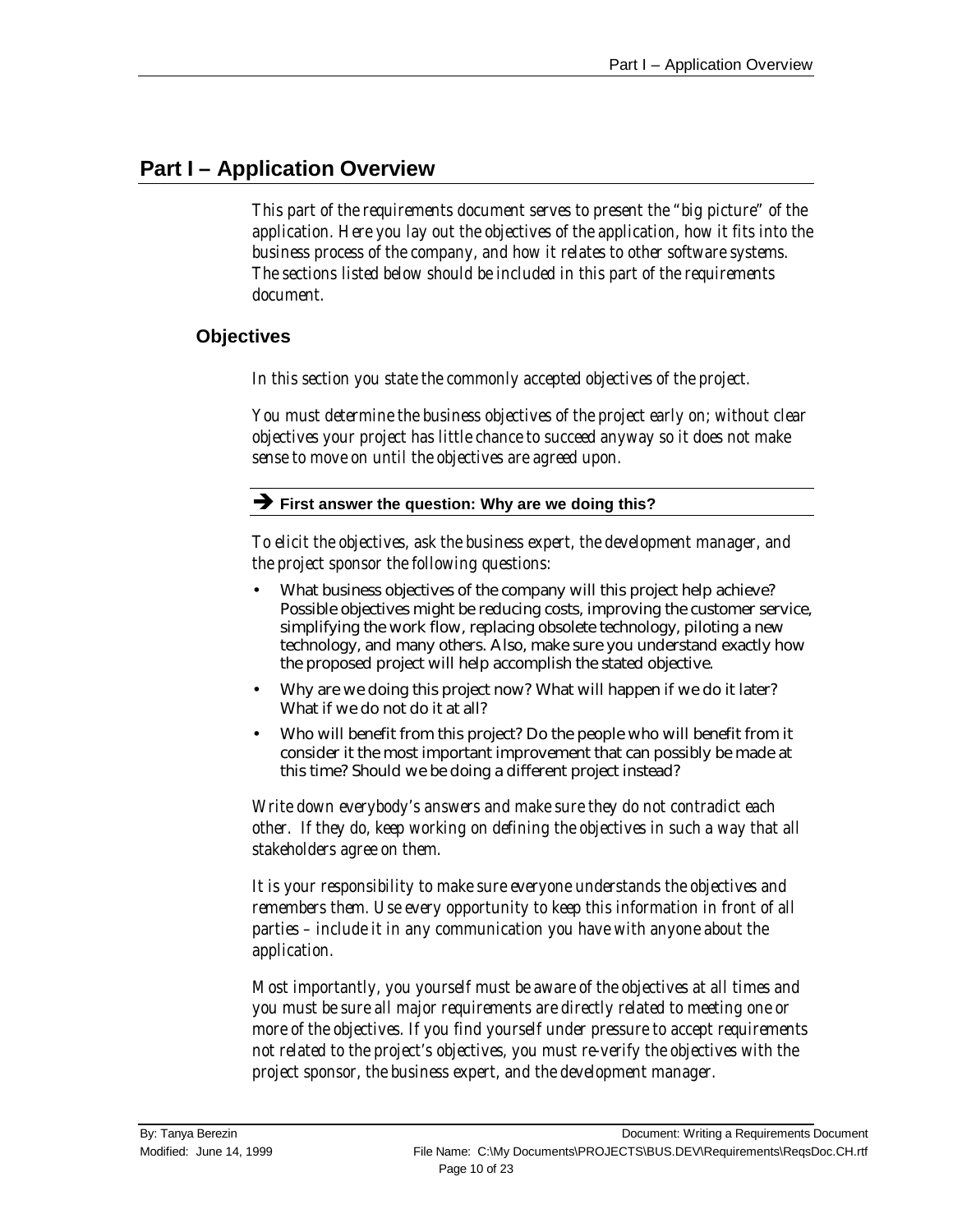#### **Business Process**

*In this section you describe the business process and how your application will be used in this context.*

*In some cases you will need two sections of this sort – one describing the existing business process using existing systems and the other describing the future business process using the system you are developing. This happens any time the business process will change once your system is introduced. When this is the case, the purpose of describing the existing business process is to have a basis of reference to explain the new business process.*

*If the business process won't change when your application is introduced you should be able to describe it in a single section. However, in this case be sure you understand and communicate to others what value your application brings to the customers. This question should be answered in the Objectives section.*

#### **User Roles and Responsibilities**

*In this section you describe who the users are and how the system fits into what they do.*

*You need to list all users for your system in terms of* user roles*. Typically each individual performs multiple roles in the course of his work since his job involves meeting multiple business objectives. A user role is related to meeting a specific business objective. When gathering requirements it is most useful to consider roles since you will want to focus only on those business objectives that are relevant to your application.*

*For each role you need to list the tasks that involve the use of your system (directly or indirectly). You also need to describe the relationships among the tasks for each individual user role and the hand-offs from one role to another. This is usually represented as a workflow diagram.*

*Consider time in describing tasks and their relationships – different sets of tasks may be performed at different times (daily, monthly, etc.) and several workflow diagrams may be needed.*

*Once you have written the Objectives, Business Process, and the User Roles and Responsibilities sections, give them to the business expert to read. If you and he agree on what's written, congratulations! You are well on your way to understanding what actually needs to be done.*

#### **Interactions with Other Systems**

*In this section you describe how your application relates to other existing systems.*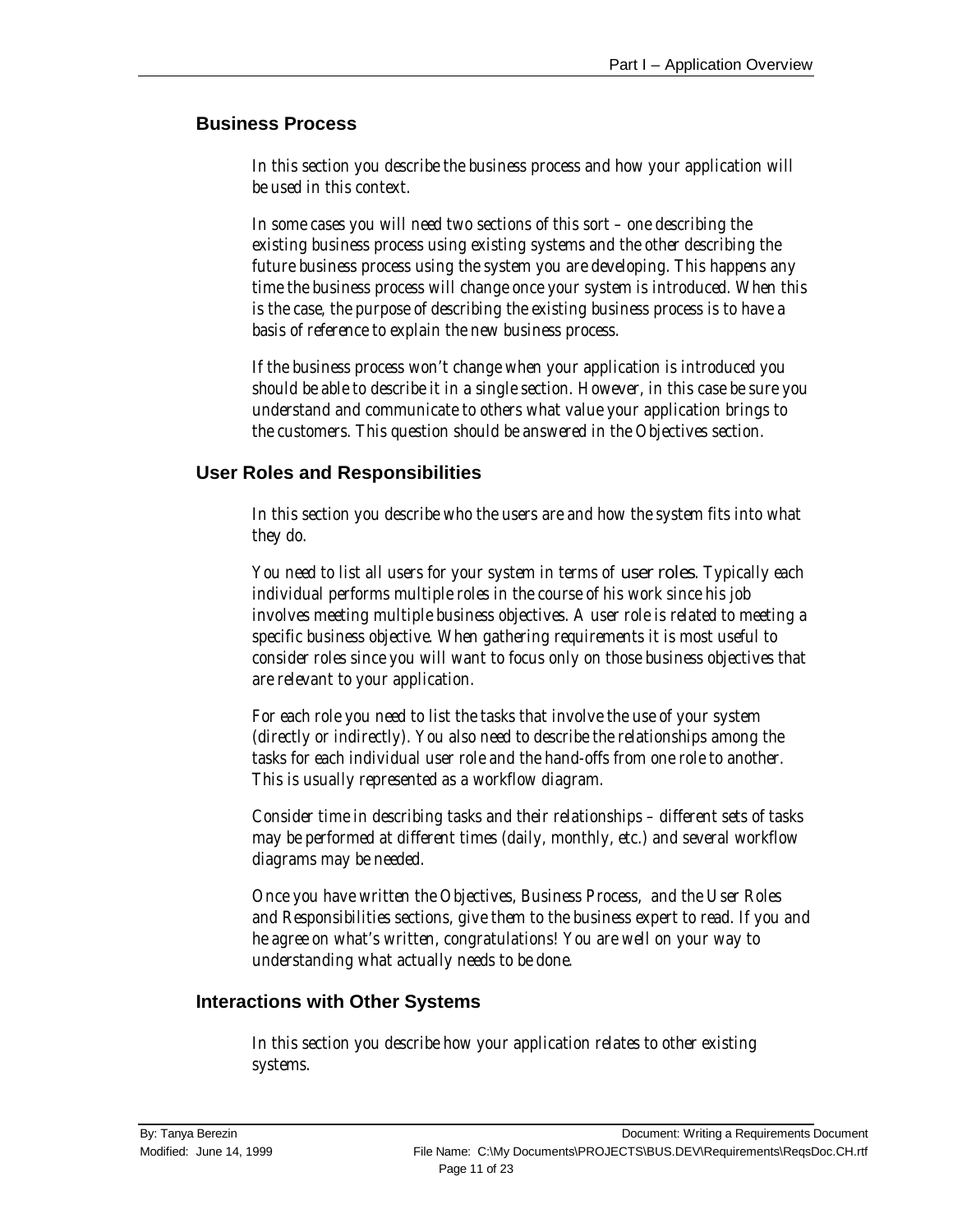*If your application is a sub-system of a larger system, this section should have two sub-sections. In one you describe the interactions between your sub-system and other sub-systems within the larger system. In the other you describe the interactions between your application and other systems outside of that larger system. These other systems may include legacy and non-legacy systems.*

*At the very least you should include a diagram showing the interfaces between your system and others. It should show the relationships between systems and what information is passed between them. It is best to add a verbal description of how your application fits in with everything else in terms of application responsibilities.*

#### **Replacement of Legacy Systems**

*If your application replaces any legacy systems, in this section you describe the bootstrapping required for switching production from the legacy to the new system.*

*This bootstrapping may be quite involved and need a lot of technical detail. You may want to include a very short summary section in the requirements document and write a separate legacy replacement requirements document.*

#### **Production Rollout Considerations**

*In this section you describe the strategy for production rollout.*

*In addition, either this section, or an appendix in the requirements document, or a separate document should include the discussion of populating the system data for rollout and the discussion of the expected data and transaction volume.*

#### **Terminology**

*In this section you define the business terms used in the requirements document.*

*You should include this section even if at first it seems like a waste of everyone's time. Once you show it to people you may be surprised to learn that not everyone understood the terms the same way after all!*

## **Part II – Functional Requirements**

*This part of the requirements document states in a detailed and precise manner what the application will do.*

*On different projects I have used two ways of expressing the functional requirements: with the help of use cases or as free text. In this paper I will not*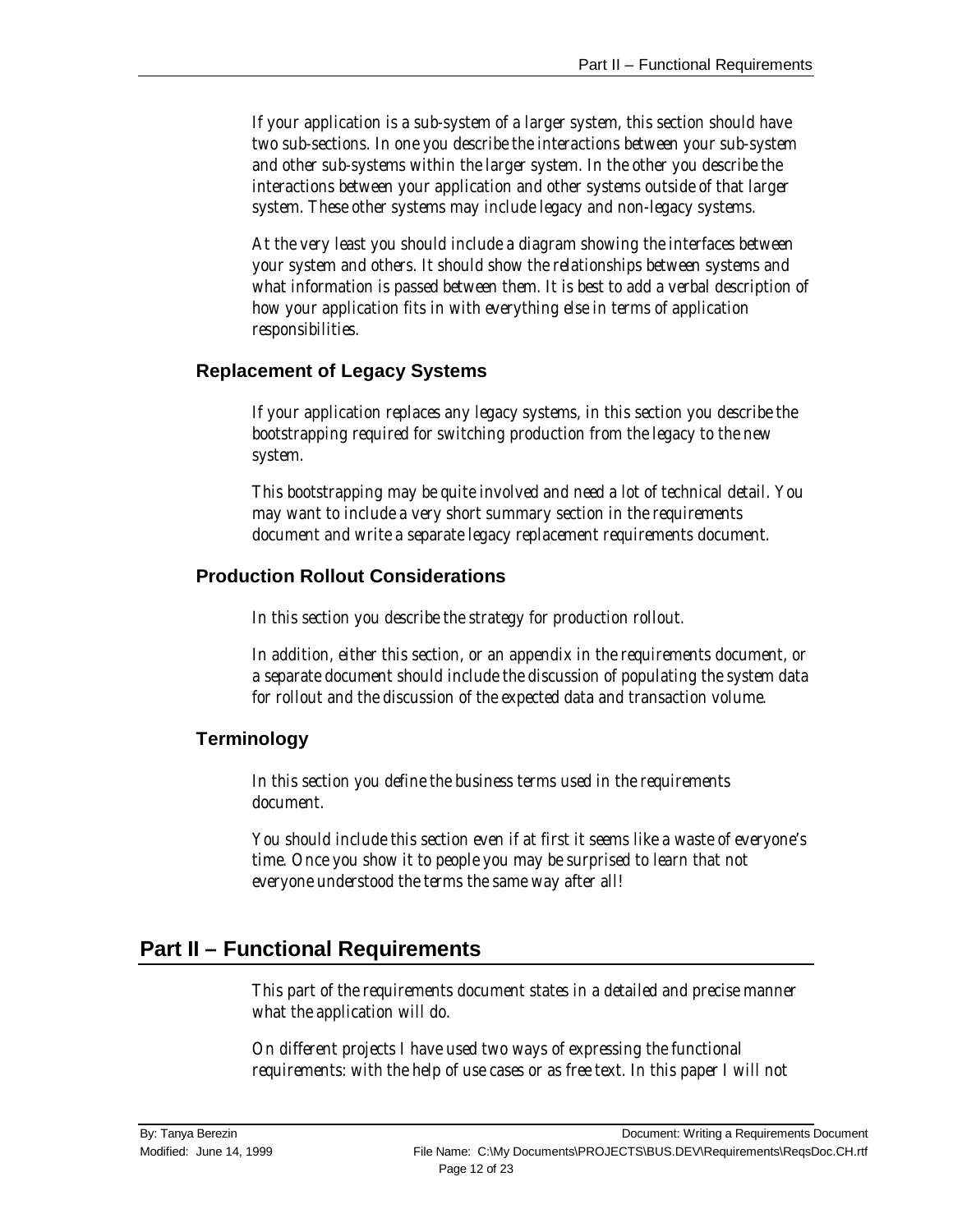*focus on the use case approach; at the end of the paper I list some books that describe the use case approach in detail.*

*This part of the paper lists the sections that need to be included if you choose to capture functional requirements in the form of free text.*

#### **Statement of Functionality**

*In this section you state* **precisely** *what the application will do.*

*This part, more than anything else in the requirements document, spells out your contract with your customers. The application will include all functions listed here and will not include any of the functions not listed. Since this is your contract, think very carefully about what to include and what to leave out.*

*In this section you must use as precise language as you can since the developers will use it to code the application. When reviewing this part with other people you should pay extreme attention to removing any possibility for ambiguous interpretation of any of the requirements.*

*This section will consist of multiple sub-sections, each devoted to one area of functionality. There are several principles you can use to decide how to structure this section.*

*If your application has several distinct categories of users, you can list the requirements by user category. User categories may be defined in terms of their job title (clerk, manager, administrator), the frequency with which they will use the system (heavy or casual), the purpose for which they will use the system (operational decisions, long-term decisions), etc. As long as each category of users uses the system in its own way, structuring the requirements based on user category will make sense.*

*If your application deals with several kinds of real world objects, you can list the requirements by object. For example, for a reservation system a booking is an important object and you may want to list all requirements pertaining to bookings in one sub-section.*

*One of the most common approaches is to list the requirements by feature. For example, features of a word processing application are file management, formatting, editing, etc.*

*IEEE has developed some templates for structuring a requirements document. You can find more ideas there; I reference the document at the end of this paper.*

*While most of the functionality addressed in this section will be specific to your application, some areas of functionality are so common to business applications that you should make sure you do not omit them accidentally. I list them below1.*

1

 $1$  If you are using use cases to express functional requirements you also need to remember to address the issues listed below.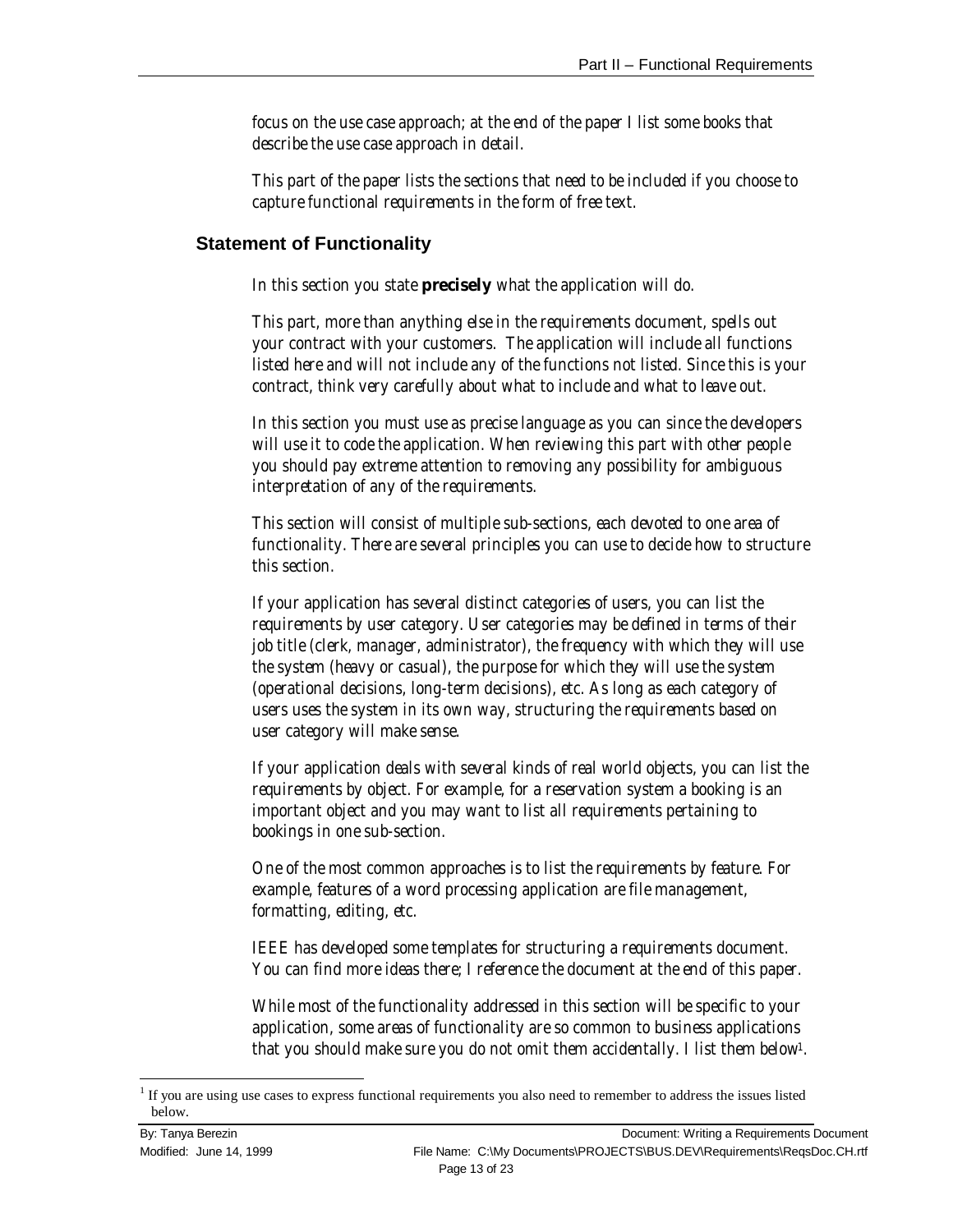#### • **Security**

*In this sub-section you list any requirements related to security, i.e., who is authorized to use any parts of your application.*

*Sometimes people confuse security with pertinence: people may tell you that so-and-so should not be able to access certain part of the application when they really mean that so-and-so has no need to see that part of the application but there is no breach of security if he does. Obviously, these two interpretations can make a difference to the design of your application, so be sure you understand what the real security concerns are.*

*If the security requirements are very complex you may want to write a separate document to describe them.*

• **Auditing**

*In this sub-section you list any requirements for auditing features.*

*Auditing usually means being able to tell who made changes, when they were made, and what they were. Be sure you understand precisely what your organization thinks "auditing features" are.*

#### • **Administration/Customization of the Application**

*In this sub-section you list any requirements related to the users' ability to modify the application or to perform any administrative functions (such as creating new user id's or other appropriate functions).*

#### • **Reporting**

*In this sub-section you list the reporting requirements. Alternatively, you may want to write a separate document if the reporting functionality is extensive.*

*Reporting requirements generally specify what information is presented in the reports, how frequently the reports are produced, and to whom they are distributed. They do not specify what the reports look like – this is a design issue.*

*In addition to listing requirements related to the functionality of the application, the functional requirements part of your document includes the following general sections.*

#### **Scope**

*In this section you state what functionality will be delivered in which phase.*

*You should include this section if your development will consist of multiple phases. As an alternative to this section, you can note the planned project phase for each feature in the functionality statement section. Usually it is better to include a separate scope section for easy reference and communication.*

*Whether or not you use a separate scope section, you may want to prepare a section or a separate document that will list in detail what is* not *in scope for the initial release. This will catch everyone's attention and will bring out any*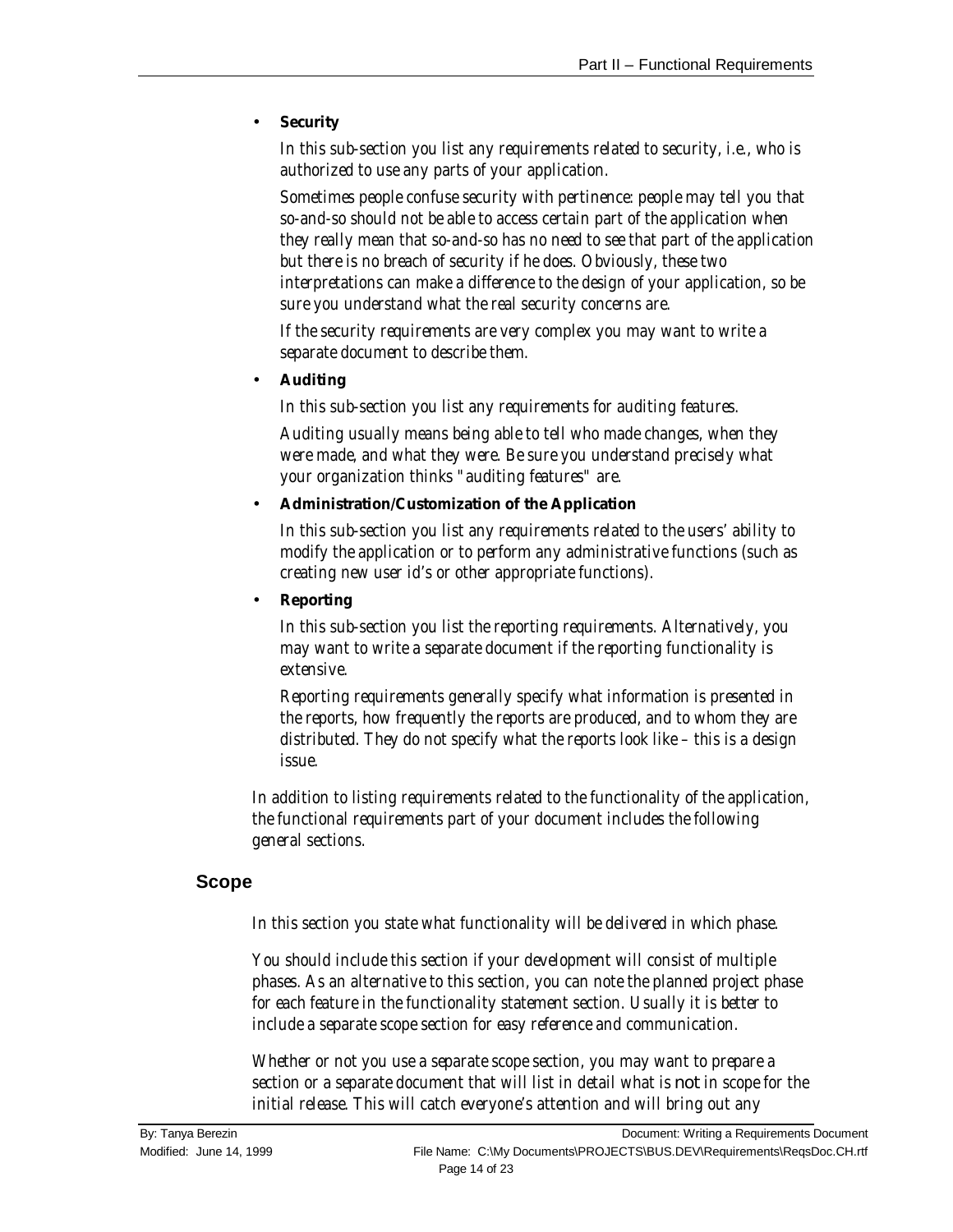*misunderstandings about scope when there is time to address them. You may want to write a section like this for all subsequent major releases of your application.*

#### **Performance**

*In this section you describe any specific performance requirements.*

*You should be very specific and use numeric measures of performance. Stating that the application should open files quickly is not a performance requirement since it is ambiguous and cannot be verified. Stating that opening a file should take less than 3 seconds for 90% of the files and less than 10 seconds for every file is a requirement.*

*Instead of providing a special section on performance requirements, you may include the relevant information for each feature in the statement of functionality.*

#### **Usability**

*In this section you describe any specific usability requirements.*

*You need to include this section only if there are any "overarching" usability goals and considerations. For example, speed of navigation of the UI may be such a goal. As in the previous section, use numeric measures of usability whenever possible.*

#### **Concurrency**

*In this section you describe any specific concurrency requirements.*

*Instead of having a separate section, you may choose to include the concurrency requirement for each feature in the statement of functionality.*

## **Part III – Appendices**

*Appendices are used to capture any information that does not fit naturally anywhere else in the requirements document yet is important. Here are some examples of appendices.*

*Supporting and background information may be appropriate to include as an appendix – things like results of user surveys, examples of problems to be solved by the applications, etc. Some of the supporting information may be graphical – remember all those charts you drew trying to explain your document to others?*

*In some cases you find yourself explaining some part or another in more technical detail than the surrounding material. This part can be separated out into an appendix.*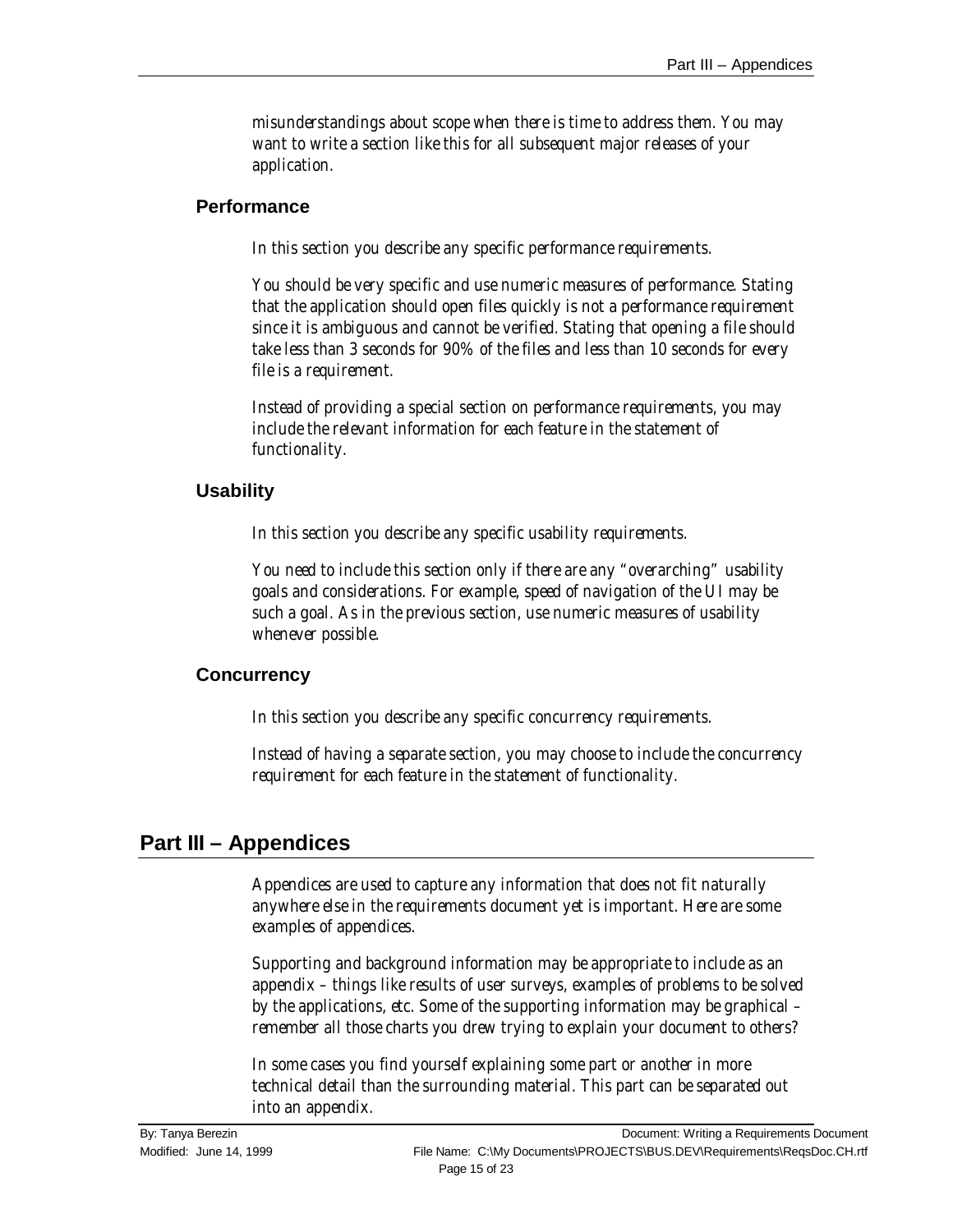*Appendices can be used to address specialized audience. For example, some information in the requirements document may be more important to the developers than to the users. Sometimes this information can be put into an appendix.*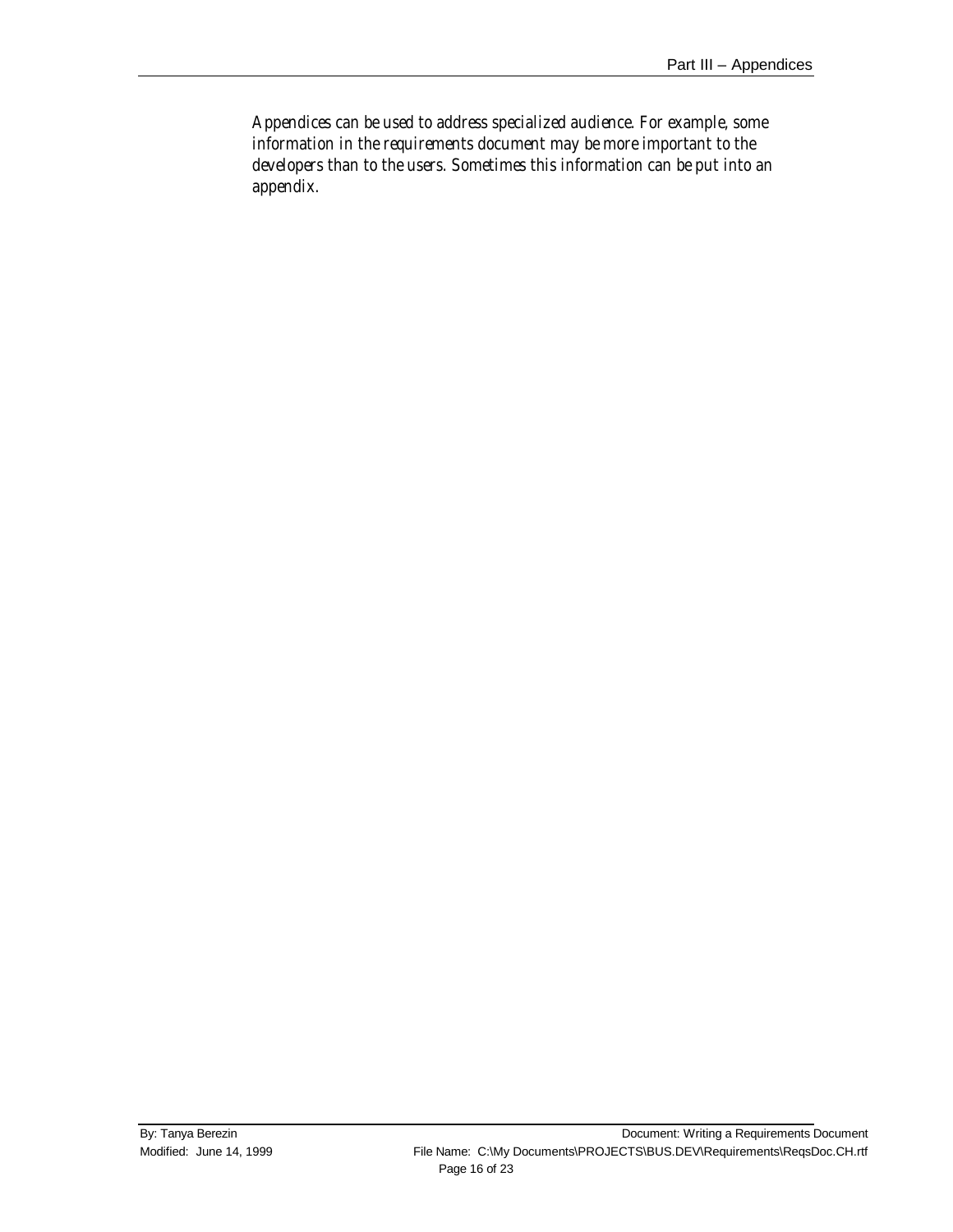## **Who Needs What? Summary of Purpose and Usage of the Sections of the Requirements Document**

This summary lists all sections of the requirements document described so far. For each section the table contains the main purpose of the section, whether you must include this section in the document, which project roles will use it, and whether you should include it in a summary document whenever you produce one.

Obviously, the requirements analyst and the development project leader use all sections of the document. For the sake of brevity I omitted these two roles from the lists below.

| <b>Section</b>                                      | <b>Purpose</b>                                                                             | Requ<br>ired?                                                                                                                                                                                              | Project Roles Who Use It                                                                                                                                               | Include in<br>Summary? |
|-----------------------------------------------------|--------------------------------------------------------------------------------------------|------------------------------------------------------------------------------------------------------------------------------------------------------------------------------------------------------------|------------------------------------------------------------------------------------------------------------------------------------------------------------------------|------------------------|
| Objectives                                          | State the commonly accepted<br>objectives of the project.                                  | Yes!                                                                                                                                                                                                       | All roles                                                                                                                                                              | Yes!                   |
| <b>Business</b><br>Process                          | Describe the business process<br>and how your application will<br>be used in this context. | Yes                                                                                                                                                                                                        | All roles                                                                                                                                                              | Yes                    |
| <b>User Roles and</b><br>Responsibilities           | Describe who the users are and<br>how the system fits into what<br>they do.                | <b>Yes</b>                                                                                                                                                                                                 | development team members,<br>business expert, QA specialist,<br>user documentation specialist,<br>maintenance team members                                             | Yes                    |
| <b>Interactions</b><br>with Other<br><b>Systems</b> | Describe how your application<br>relates to other existing<br>systems.                     | <b>Yes</b>                                                                                                                                                                                                 | development team members,<br>development manager, project<br>sponsor, business expert, QA<br>specialist, user documentation<br>specialist, maintenance team<br>members | Yes                    |
| Replacement of<br>Legacy<br><b>Systems</b>          | Describe the bootstrapping<br>required for production.                                     | Yes<br>development team members,<br>development manager<br>(summary only), project<br>sponsor (summary only),<br>business expert, QA specialist,<br>legacy support specialist,<br>maintenance team members |                                                                                                                                                                        | Yes                    |
| Production<br>Rollout<br>Considerations             | Describe the strategy for<br>production rollout.                                           | Yes                                                                                                                                                                                                        | development team members,<br>development manager, project<br>sponsor, business expert, QA<br>specialist, legacy support<br>specialist, maintenance team<br>members     | Yes                    |

#### **Part I – Overview**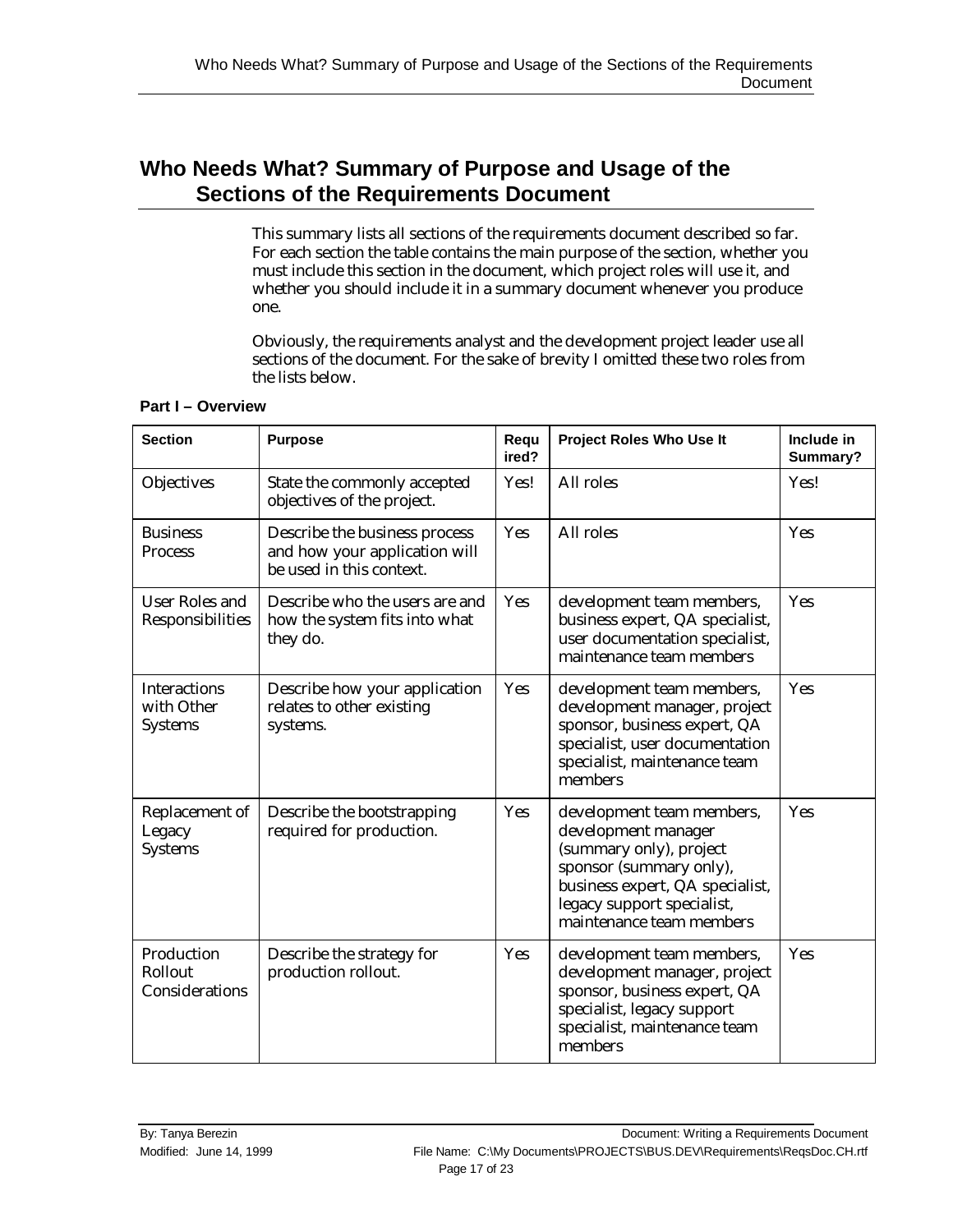| Terminology | Define the business terms used   Yes | All users | $\mathrm{Yes}^2$ |
|-------------|--------------------------------------|-----------|------------------|
|             | in the requirements document         |           |                  |

#### **Part II – Functional Requirements**

| <b>Section</b>                | <b>Purpose</b>                                               | Requ<br>ired?                                                                                                                                            | Project Roles Who Use It                                                                                                   | Include in<br>Summary? |
|-------------------------------|--------------------------------------------------------------|----------------------------------------------------------------------------------------------------------------------------------------------------------|----------------------------------------------------------------------------------------------------------------------------|------------------------|
| Statement of<br>Functionality | State <i>precisely</i> what the<br>application will do.      | <b>Yes</b>                                                                                                                                               | development team members,<br>business expert, QA specialist,<br>user documentation specialist,<br>maintenance team members | N <sub>0</sub>         |
| Scope                         | State what functionality will be<br>delivered in which phase | No<br>development team members,<br>development manager,<br>business expert, QA specialist,<br>user documentation specialist,<br>maintenance team members |                                                                                                                            | Maybe                  |
| Performance                   | Describe any specific<br>performance requirements            | N <sub>0</sub>                                                                                                                                           | development team members,<br>business expert, QA specialist,<br>user documentation specialist,<br>maintenance team members | No                     |
| <b>Usability</b>              | Describe any specific usability<br>requirements              | N <sub>0</sub>                                                                                                                                           | development team members,<br>business expert, QA specialist,<br>user documentation specialist,<br>maintenance team members | No                     |
| Concurrency                   | Describe any specific<br>concurrency requirements            | No                                                                                                                                                       | development team members,<br>business expert, QA specialist,<br>user documentation specialist,<br>maintenance team members | No                     |

## **How to Get Others to Read the Requirements Document?**

So you've gone to all the trouble and wrote a requirements document. No doubt you feel very virtuous; moreover, you know what needs to be done. Now comes the hard part – you need to get your customers to read it so you and they have a common understanding of what the application will and will not do.

#### $\rightarrow$  The best requirements document is worth nothing if it is not read by **all appropriate parties.**

Failure to have a common understanding of the requirements can doom your project and most certainly will make it late. Have you ever heard the customer say during the system acceptance test: "But I thought it was going to do X, Y, and Z!"?

-

 $2$  You may want to omit this section from the most terse, "executive level" summaries.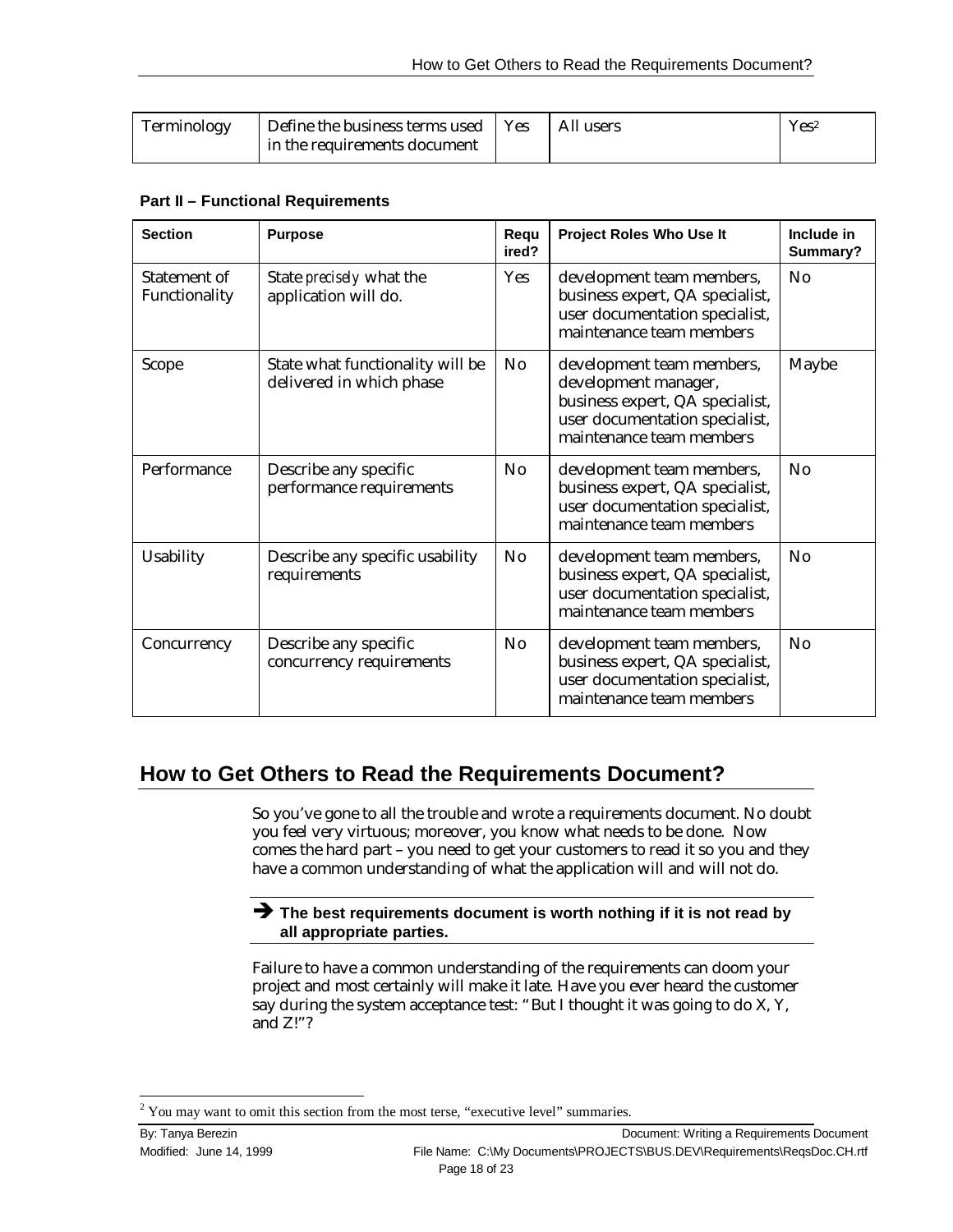Of course, while you were writing the document, you discussed parts of it with others and showed them some excerpts. You were planning on showing them excerpts and drafts, weren't you? Yet there comes a time when a lot of people must bite the bullet and read a document which by now is a couple dozen pages long. A section earlier in this paper summarized which groups of people need to read each section.

Here are some of the techniques that may help you to get people to read what they must:

- Use written summaries pull out sections of the master document into a made-to-order document. It takes only a few minutes but it lets you target the information to your audience. Also, the result is a much thinner paper which people are more likely to read.
- Use stand-up presentations the chunks of information will be smaller and easier to digest and you can tailor the contents to the audience. Also, at least for the duration of the presentation you will have your audience's attention.
- Use document walkthroughs or more formal document inspection mechanisms (this works especially well with the development team). At its simplest, you basically read the document together and focus on how the readers understand what you wrote.
- Focus on the business expert he/she really needs to read and digest it all. Give it to her in small chunks, cajole, read it with her, hand out candy, whatever – just make sure she reads it. Here is a hint: if you get no criticisms or questions from the business expert, most likely she did not read the document or was paying no attention when she read it.
- With management you need to make sure they digest the following things. First, elicit their comments on how the project fulfills the business objectives and how it fits into overall business process – their perspective might be different from the one you got from the lower-level people. Second, make sure they understand the scope of the phases so their expectations for each deliverable are appropriate.
- Some people use system prototypes as a way to present requirements. This may work in some cases but I prefer to use prototypes as a mechanism to elicit requirements earlier in the process.

You will need to wage this information dissemination campaign several times during the project. The most notable such milestones are:

- Requirements sign-off
- Presentation of a quite fully featured on-screen prototype
- System testing
- Deployment

## **Reflecting Changes in Requirements**

In a properly run project there is a time when the requirements are signed off by the development manager and the customer. But let that not fool you: requirements will continue to change after this sign-off, most likely, right up to the system acceptance testing or even up to the system deployment. Yet the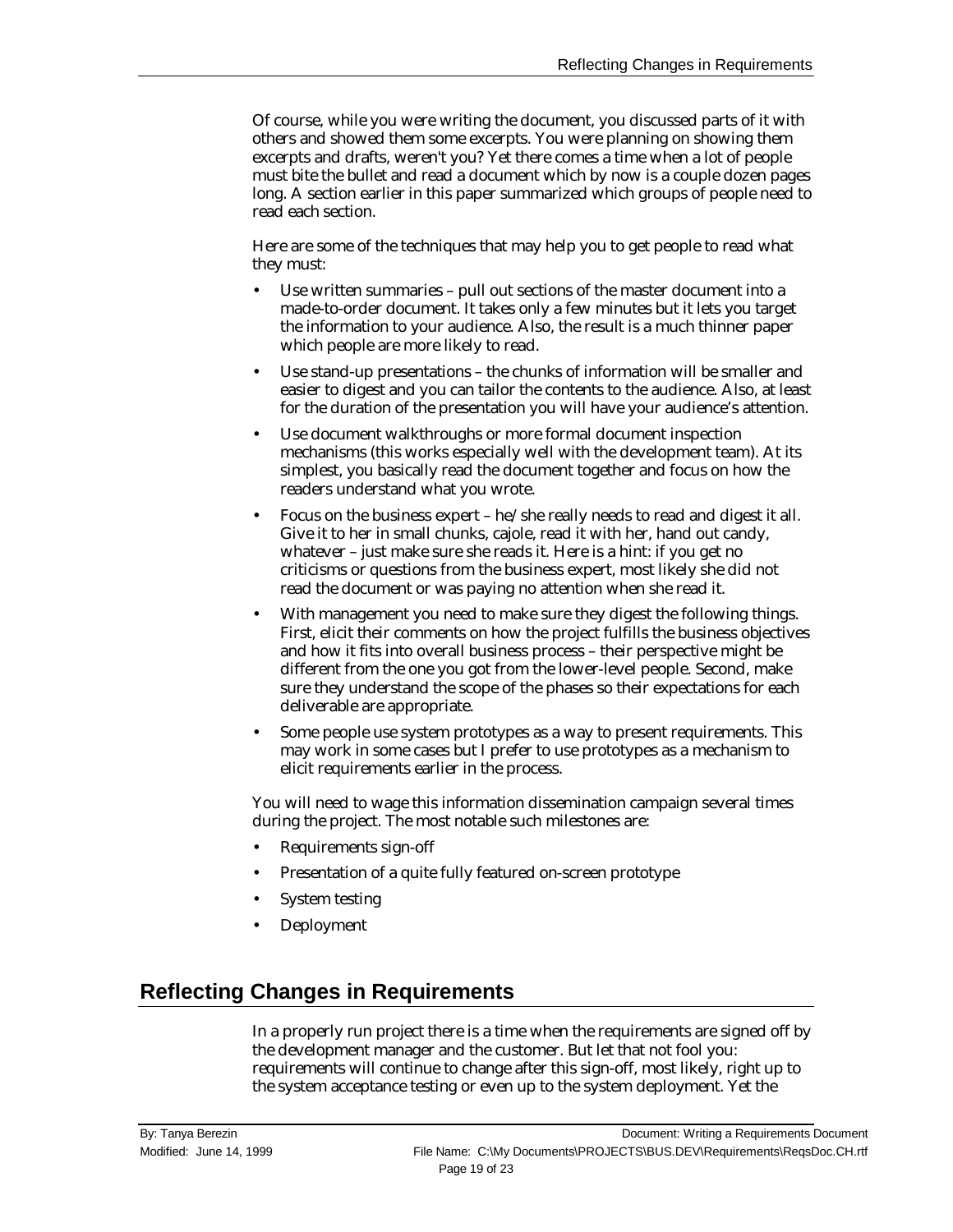requirements document still is the contract between you and the customer on what the system will do, so it must reflect the changes.

#### Ë **You must continue to update the document as the requirements evolve.**

As you continue to update the document (either before or after the sign off), you need to keep track of how it changes over time. Often the changes in requirements reflect changes in business needs or in your understanding of business needs. Recording them will help you understand the business and the customers better. Recording the changes also documents them for everyone to see so you can always point to the document when someone begins to wonder why his favorite feature is not there.

You should use your discretion in deciding how detailed the tracking should be (remember the Least Work Principle?). At a minimum, you should keep an archive of the versions of the document that were distributed to a wide audience, for example, at the milestones listed in the previous section.

In addition you should maintain a revision history at least for major requirements. If the requirements change dramatically between the conception of the project and the requirements sign off, you should consider including a separate section that describes the major changes and reasons for them.

## **Documenting Requests for Enhancements**

There does come a time when the requirements for the initial release of your application are frozen. Usually it happens after the system acceptance test which is the last chance for the users to lobby for some changes to be introduced in the upcoming release.

| <b>Date</b> | <b>Enhancement</b> | <b>Requested</b><br>by | <b>Notes</b> | <b>Priority</b> | <b>Release No/</b><br><b>Status</b> |
|-------------|--------------------|------------------------|--------------|-----------------|-------------------------------------|
|             |                    |                        |              |                 |                                     |
|             |                    |                        |              |                 |                                     |
|             |                    |                        |              |                 |                                     |

At this time you need to begin maintaining the list of requested enhancements. Below is a template for tracking requests for enhancements.

If the enhancements are very substantial, you may consider writing a fullfledged requirements document for the new release.

In addition to documenting major enhancements I strongly recommend using an off-the-shelf defect tracking system for cataloging bugs and minor enhancements as soon as your application begins the QA process. In some organizations this will be the responsibility of the QA group, in others the project leader or the requirements analyst will perform this task.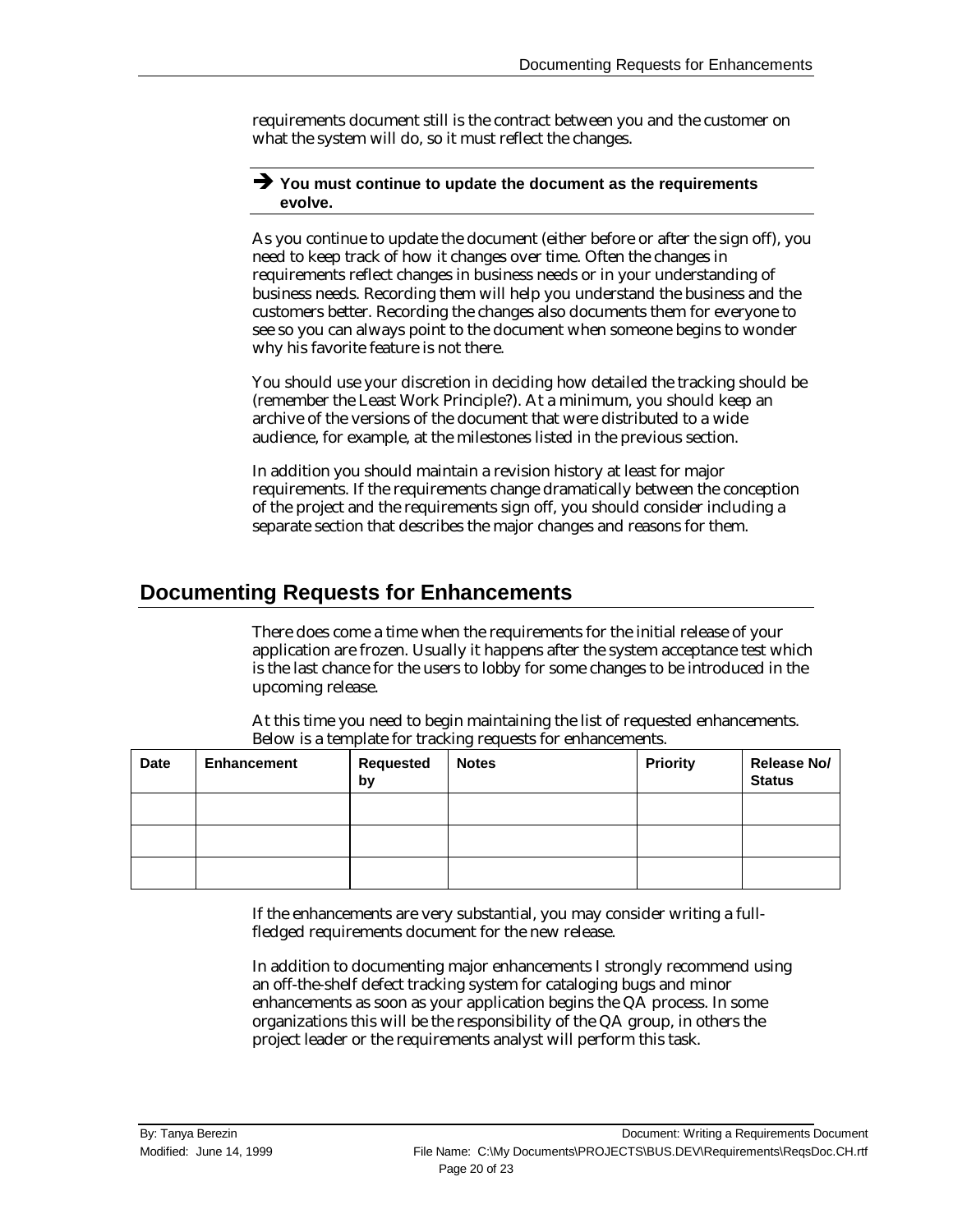## **Tracing Requirements**

Tracing requirements means relating specific requirements to other project documentation, especially to the following:

- a requirement to its source (backward tracing)
- one requirement to another (traceability matrix)
- a requirement to design document, code, user documentation, or project plan (forward tracing)

Backward tracing allows you to document the source for each requirement – for example, you can note that a specific feature was requested by a certain user or a group of users. This information can help you judge the priority of the requirement which can be very important in development project planning.

Creating a traceability matrix can help you evaluate the effect of changes to requirements. If someone requests a change in requirement A and you know that requirement A is related to requirement B which in turn is related to requirements C, D, and E, then you know the change may be costly and you will examine it carefully before accepting it. Once you accept it, you will be thorough in making all changes implied by the requested change.

Forward tracing is invaluable in planning and implementing the development project and in making sure all changes to requirements are properly reflected in the design, code, project plan, etc. For example, tracing requirements forward to design will ensure that you have solutions for all requested features. For another example, tracing requirements to the project plan will allow you to always know how much work has been completed and how much remains.

Obviously, for tracing requirements forward and to each other you must find a way to enumerate all specific requirements and to label them in some way.

## **Conclusion and Further Reading**

I hope this paper gave you some ideas about structuring the next requirements document you will work on. But this is just a very brief introduction to the subject of requirements engineering. Below I list some of my favorite books to start off your reading. In addition, I strongly recommend books by Gerald Weinberg who does a lot of work in the area of systems analysis.

#### **General Systems Thinking**

Gerald Weinberg *Rethinking Systems Analysis and Design*, Dorset House Publishing, 1988

Gerald Weinberg, Donald Gause *Are Your Lights On? How to Figure Out What the Problem Really Is*, Dorset House Publishing, 1990

#### **Eliciting and Analyzing Requirements**

Gerald Weinberg, Donald Gause *Exploring Requirements: Quality Before Design,* Dorset House Publishing, 1989